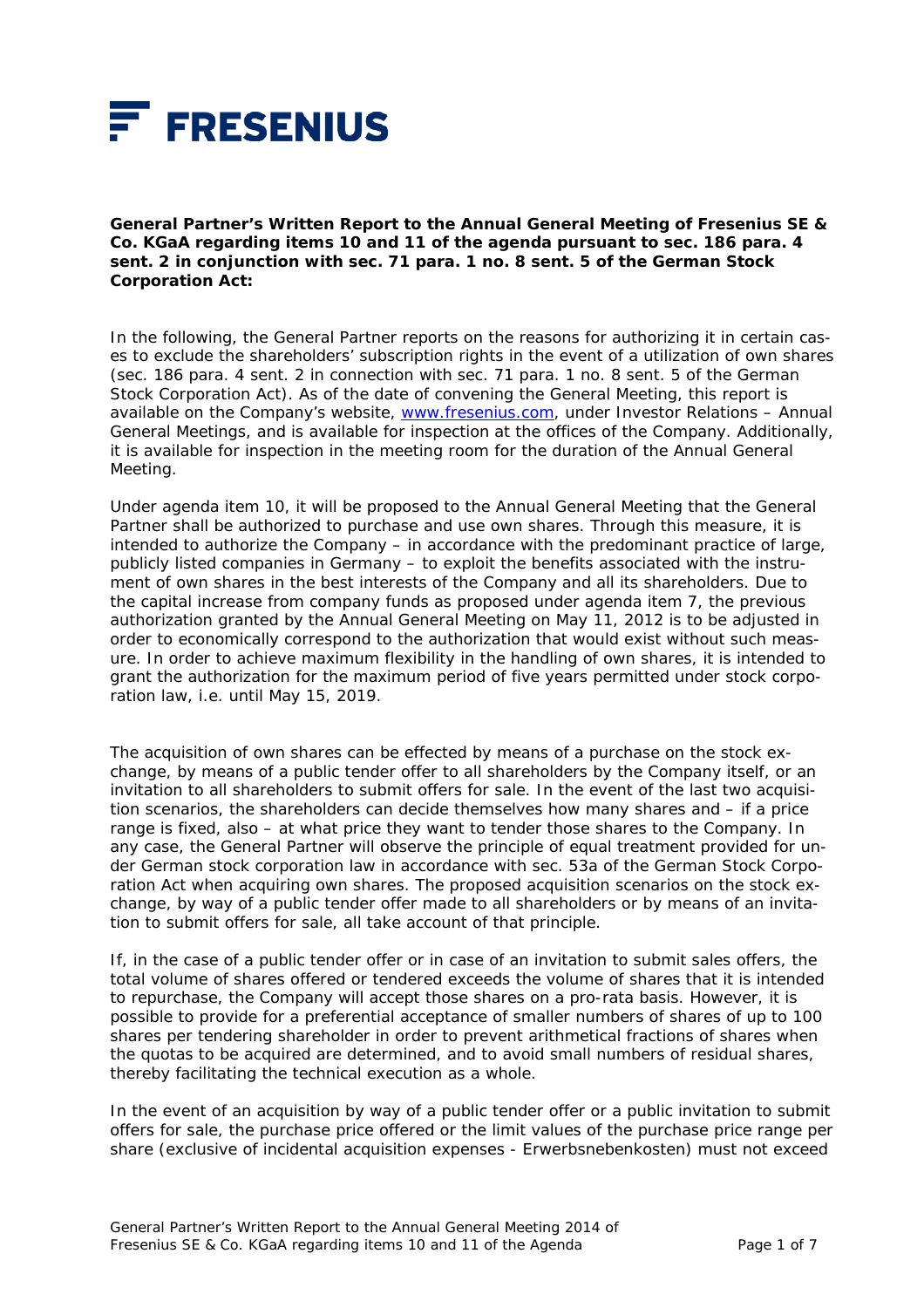or fall below the average trading price of shares of the Company in the Xetra trading system (or a comparable successor system) by more than 10% on the three exchange trading days preceding the date of the publication of the offer or the public invitation to submit an offer for sale. If significant deviations from the relevant price occur after the publication of a tender offer or public invitation to submit an offer for sale, it will be possible to adjust the offer or invitation to submit such an offer, with such adjustment being based on the relevant average price on the three exchange trading days prior to the publication of any such adjustment, if any. The tender offer or invitation to submit such an offer may be subject to further conditions.

The General Partner is authorized to use own shares purchased on the basis of this authorization for any purpose legally permissible and in particular for the following purposes:

The proposed authorization entitles the General Partner to partially or entirely redeem (*einziehen*) repurchased own shares bought back, in accordance with common practice among large German listed companies, without requirement for further resolution of the Annual General Meeting. In this respect, it shall also be possible to redeem the shares without a capital reduction pursuant to sec. 237 para. 3 no. 3 of the German Stock Corporation Act (called a simplified procedure). By redeeming the shares without capital reduction, the proportional amount of the residual shares in the share capital of the Company increases. Therefore, the Supervisory Board shall be authorized in this case to modify the Articles of Association with respect to the changing number of no-par value shares.

# *Exclusion of the subscription right in the event of a sale against payment in cash*

Own shares may also be sold in ways other than on the stock exchange or by means of an offer made to all shareholders, against payment in cash and to the exclusion of the subscription rights. Thus, the Company will be placed in a position where it is able to react swiftly and flexibly to favorable market situations. Moreover, it will be possible to win additional domestic and foreign investors by selling shares, for example, to institutional investors. In order to take appropriate account of the concept of anti-dilution protection for the benefit of shareholders, the aforementioned utilization is, pursuant to sec. 186 para. 3 sent. 4 of the German Stock Corporation Act, subject to the condition that own shares may only be sold at a price which is not significantly lower than the relevant stock exchange price at the time when the shares are sold; in this respect, the sale price will be finally determined immediately prior to the disposal itself. Additionally, the permitted sales volume is limited in such cases to 10% of the Company's existing respective share capital. The total share capital at the time of the resolution of the Annual General Meeting shall generally be decisive for the calculation of the 10% limit. As of the effective date of the capital increase from company funds to be resolved under item 7 of the agenda, the increased total share capital shall be decisive. If the total share capital at the time of the exercise of the authorization is lower, this amount shall be decisive. If any other authorization to issue or sell any shares of the Company or to issue any rights permitting or requiring the subscription of shares of the Company is used, excluding the right of subscription in direct or analogous application of sec. 186 para. 3 sent. 4 of the German Stock Corporation Act during the term of this authorization until its utilization, this is to be credited against the aforementioned 10% limit. The shareholders are thereby given the general opportunity to maintain their shareholding quota by way of a parallel acquisition of shares in the Company via the stock exchange at comparable conditions.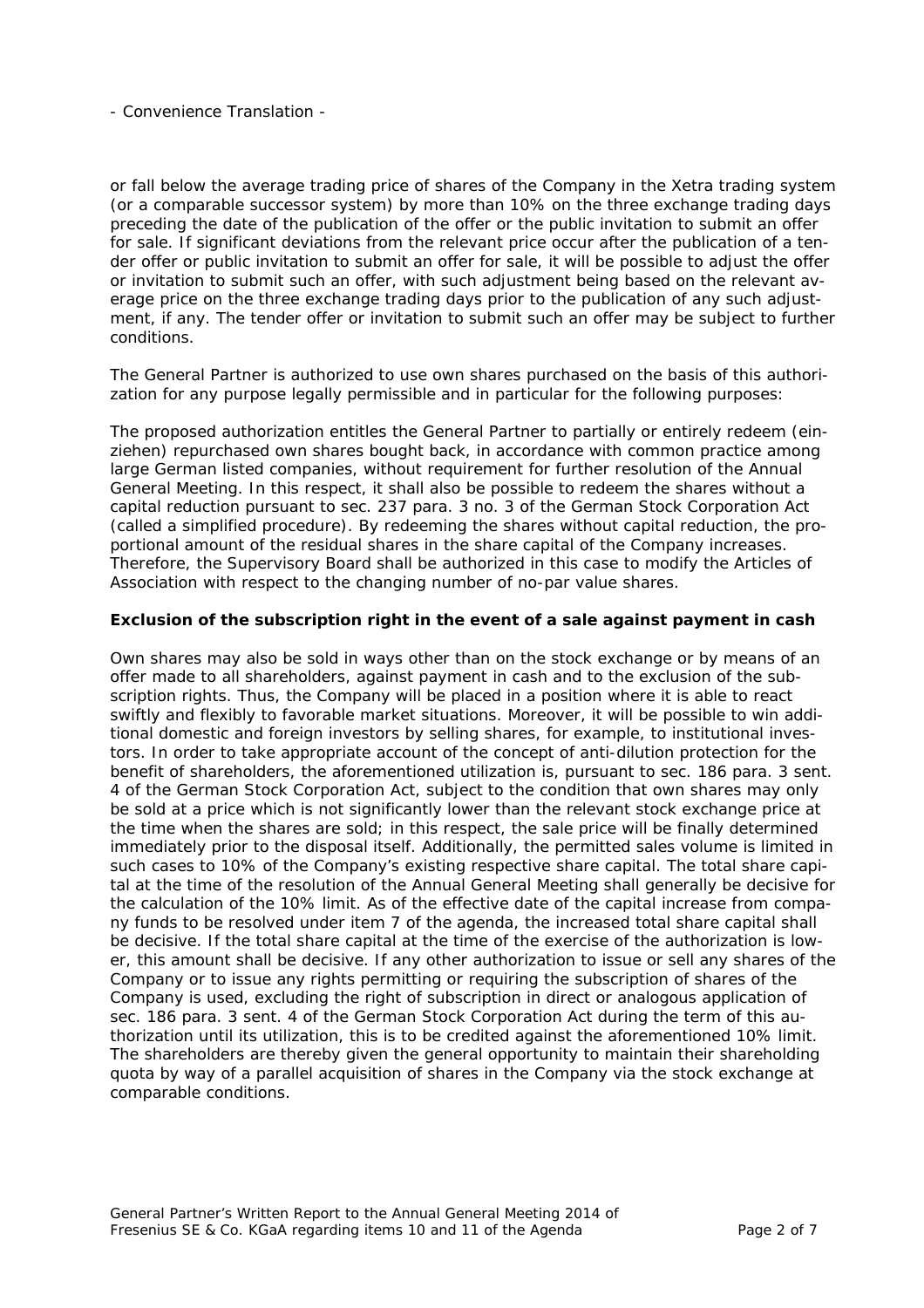## *Exclusion of subscription rights in the event of a use of own shares against contributions in kind*

Furthermore, it will also be possible to use own shares against contributions in kind within the scope of mergers and upon acquisition of companies and other assets, excluding the shareholders' subscription right. In particular in the international globalized market of corporate transactions, it is not infrequent that a delivery of liquid shares is requested as a consideration. In this context, interesting opportunities can arise for using the Company's shares as a liquid consideration. The Company continuously monitors the market with regard to potential opportunities to further strengthen the Company's position on the market in the best interests of the Company and its shareholders by way of such acquisition opportunities. By using the Company's own shares, such transactions can be executed flexibly and quickly, without having to consult the Annual General Meeting, which is often not possible due to time constraints. Additionally, such transactions can materially contribute to conserving the Company's liquidity. Therefore, such opportunity of utilizing own shares lies in the overall interests of the Company and its shareholders. In determining the valuation ratios, the General Partner will additionally ensure that the interests of shareholders are reasonably safeguarded.

## *Exclusion of subscription rights in the event of a use of own shares in lieu of the utilization of any conditional capital*

The authorization further provides that, in lieu of the utilization of conditional capital of the Company, own shares excluding the subscription right of shareholders can also be issued to employees of the Company and its affiliated companies, including members of the management of affiliated companies, and used to fulfill options or obligations to purchase shares of the Company granted or to be granted to employees of the Company or its affiliated companies as well as members of the management of affiliated companies. In this way, it is, for example, also intended to make it possible to offer the respective beneficiaries shares of the Company within the scope of stock option programs or employees benefit schemes – without having to resort to conditional capital. The issue of own shares to employees and officers of the Company, in particular in view of long-term compensation components having the purpose of securing the Company's sustainable success, is in the best interests of the Company and its shareholders, since it materially promotes the identification of employees and officers with their company as well as the Company's value as such. Furthermore, the use of existing own shares instead of having to draw on conditional capital can make economic sense for the Company.

The aforementioned opportunity to use own shares in order to discharge long-term, sharebased compensation components, excluding the subscription right of shareholders, shall also be available for the benefit of the members of the General Partner's Management Board. In order to take reasonable account of potential conflicts of interest resulting from the Company's legal form as well as corporate governance in accordance with the German Stock Corporation Act, the corresponding authorization to use own shares will, however, not be addressed to the General Partner (represented by the Management Board), but to its Supervisory Board.

Own shares may further be used to fulfill bonds carrying option or/conversion rights or obligations, issued by the Company or dependent entities of the Company as defined in sec. 17 of the German Stock Corporation Act. In order to comply with the rights resulting therefrom, it may be appropriate, considering the Company's interests, to partially or entirely use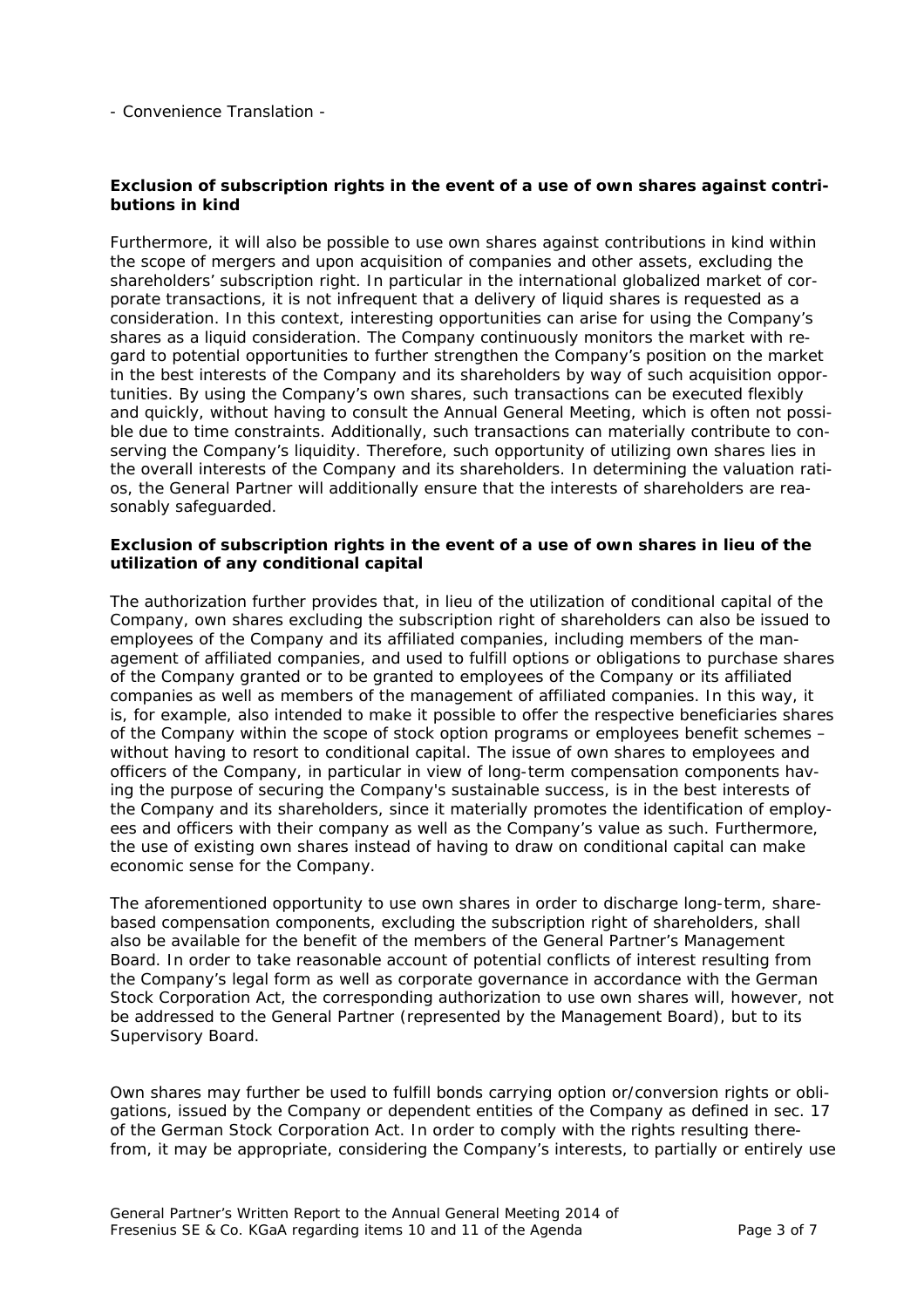own shares instead of shares resulting from a corresponding capital increase, which requires that the subscription right of shareholders be excluded.

## *Exclusion of subscription rights to eliminate fractional amounts*

Fractional amounts, if any, may be excluded in an offer made to all shareholders. This is necessary in view of the technical processing of such offer, in order to avoid the issue of fractional amounts of shares. The General Partner will dispose of the shares excluded from the shareholders' subscription right, so-called unassigned fractions, either by selling them on the stock exchange or in another manner at the best possible conditions for the Company.

The possible uses stated above are not limited to the Company's own shares acquired on the basis of this authorizing resolution; they also include shares of the Company acquired pursuant to sec. 71 d sent. 5 of the German Stock Corporation Act. In this way, additional flexibility is also created in the best interests of the Company, also with a view to using such own shares in accordance with this authorizing resolution.

The Management Board will inform the Annual General Meeting of how this authorization was utilized.

## *Use of equity derivatives*

Agenda item 11 further contains the proposal to authorize the Company to use equity derivatives when acquiring own shares according to the authorization proposed under agenda item 10. To this end, the General Partner shall be authorized (1) to sell options which require the Company to acquire shares of the Company upon exercise (hereinafter referred to as put options), (2) to acquire options which entitle the Company to acquire shares of the Company upon exercise (hereinafter referred to as call options), and (3) to transact forward purchases which entitle the Company to acquire shares of the Company on a specific future date. According to the authorization proposed under agenda item 11, the acquisition may also be made using any combination of put options, call options and forward purchases (hereinafter collectively referred to as "equity derivatives" or "derivatives"). In this regard, the proposed authorization sets forth the principle that any equity derivative used pursuant to such authorization may in total cover a maximum number of shares that does not exceed a proportional amount of 5% of the share capital of Fresenius SE & Co. KGaA at the time of the resolution of the Annual General Meeting on such authorization.

## *Usable equity derivatives and their benefits*

The proposed authorization permits the use of put options, call options and forward purchases as well as of any combination of such equity derivatives.

In the event of a sale of put options, the Company grants the buyer the right to sell shares of Fresenius SE & Co. KGaA to the Company at a price that has been fixed in the put option (exercise price). By way of consideration, the Company receives an option premium. If the put option is exercised, the option premium paid by the buyer of the put option reduces the total consideration paid by the Company for the acquisition of the share. The exercise of a put option is economically viable for the holder of the option if the price of the share of Fresenius SE & Co. KGaA is below the exercise price at the time of exercise, because then the holder of the option can sell the shares at the higher exercise price. From the Company's point of view, the redemption of shares by means of entering into an option contract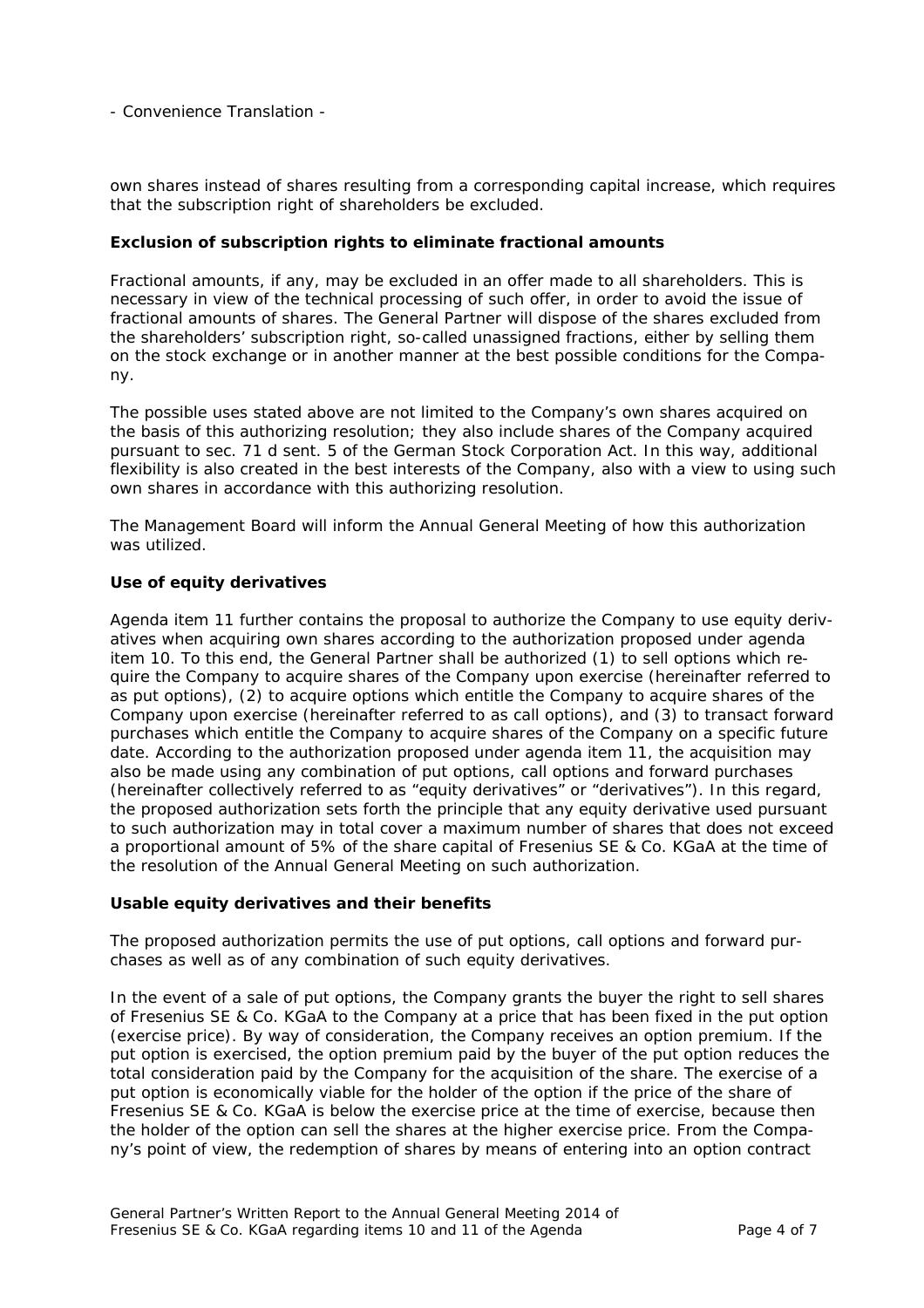provides the benefit that the exercise price is fixed upon conclusion of the option contract while there will be no outflow of liquidity until the exercise thereof. The use of put options for redeeming shares may, for example, be reasonable if the Company intends to redeem own shares when low prices prevail, but is unsure with respect to the optimum redemption time, i.e. the time at which the most favorable price for the share of Fresenius SE & Co. KGaA prevails. Under such circumstances it may be beneficial for the Company to sell put options, the exercise price of which is lower than the price of the share of Fresenius SE & Co. KGaA upon conclusion of the put option contract. The use of put options in particular offers the advantage that the redemption will take place at a lower price level in comparison with immediate redemption. If the holder of the option does not exercise the option because the share price prevailing on the exercise date exceeds the exercise price, the Company is unable to acquire own shares in this manner; the received option premium however remains with the Company.

In the event of an acquisition of a call option, the Company, against payment of an option premium, receives the right to purchase a pre-determined number of shares at a predetermined price (exercise price) from the seller of the option, the option writer. The exercise of a call option is economically viable for the Company if the price of the share of Fresenius SE & Co. KGaA exceeds the exercise price, because then the Company can buy the shares at the lower exercise price from the option writer. In this manner the Company can protect itself against rising share prices. Additionally, the liquidity of the Company is conserved because the fixed purchase price for the shares must only be paid upon exercise of the call options.

In the event of a forward purchase, the Company, upon agreement with the forward seller, acquires the shares on a specific future date at a purchase price determined upon conclusion of the forward purchase. Conclusion of forward purchases may be reasonable for the Company if it wants to ensure a need for own shares on the purchase date at a specific price level.

## *Term of the usable equity derivatives*

The longer the term of an equity derivative, the higher the likelihood that the Fresenius SE & Co. KGaA share price will diverge in an unpredictable way from the share price prevailing upon conclusion of the derivative contract. Therefore, the proposed authorization provides that the individual derivatives may each have a maximum term of 18 months. Furthermore, it provides that the terms of the individual derivatives must mature at the latest on May 15, 2019, and must be selected in such a manner that the acquisition of own shares upon exercise of the derivatives may not occur after May 15, 2019, the reason for this being that the authorization for redemption proposed under agenda item 10 also ends upon the expiry of May 15, 2019 and thereafter no shares can be redeemed on the basis of such authorization. Since the authorization proposed under agenda item 11 complements such authorization for redemption, concurrence of the two processes shall be ensured.

## *Further details of the usable equity derivatives concept*

According to the proposed authorization, the Derivative contracts must be concluded with a credit institution or any other business fulfilling the requirements set forth in sec. 186 para.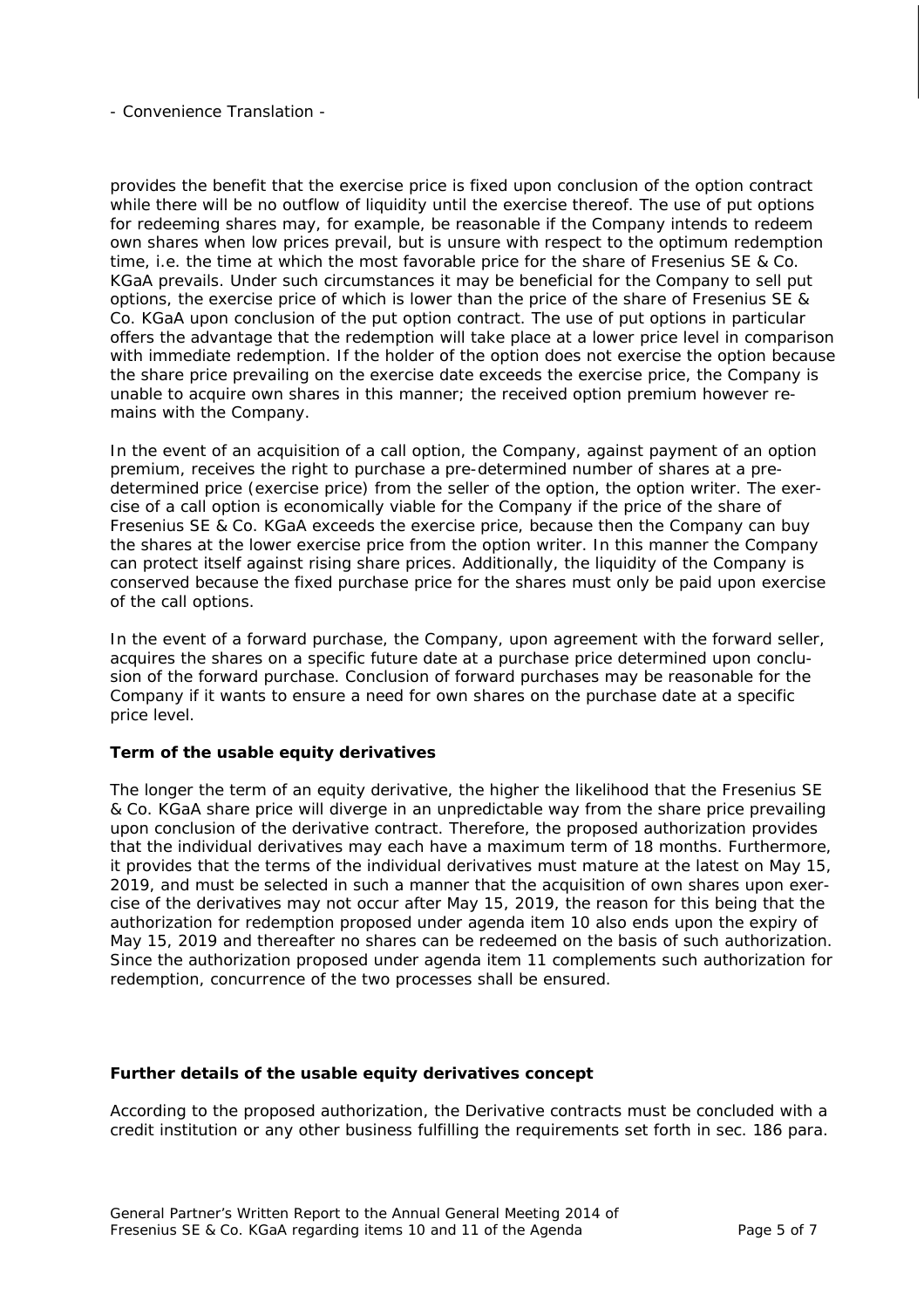5 sent. 1 of the German Stock Corporation Act (hereinafter collectively referred to as "Issuing Companies").

The exercise/purchase price excluding the incidental acquisition costs may be higher or lower than the market price of the Fresenius SE & Co. KGaA share on the date of the conclusion of the derivative contract, provided however that, whether any paid or received option premium is taken into account or not, it must not exceed by more than 10%, and not fall below more than 20% of the market price of the share in the Xetra trading system (or any comparable successor system) as determined by the opening auction on the trading date on which the derivative contract was concluded. The possibility to fall below the market price by up to 20% is necessary to enable the Company even in a volatile market environment to use medium-term or long-term options for the purpose of redeeming own shares or to transact corresponding forward purchases, as the case may be.

The call option premium paid by the Company must not significantly exceed, and the put option premium received by the Company must not significantly fall below, the theoretical market value of the respective options as determined on the basis of recognized actuarial methods, such determination taking into account, inter alia, the agreed exercise price. This, as well as the limited volume of own shares that may be acquired using equity derivatives, corresponds to the basic principle of sec. 186 para. 3 sent. 4 of the German Stock Corporation Act which applies to the exclusion of subscription rights and which is applied analogously to any potential tender right. The same applies to the purchase price in the event of a forward purchase. By fixing the option premium and the exercise/purchase price as described, and through the requirement to serve options and forward purchases only with shares that have been acquired on the stock exchange at the market price of the share in the Xetra trading system (or any comparable successor system) prevailing at the date of the acquisition on the stock exchange, such requirement to be included in the terms and conditions of the derivatives, any economic disadvantage for the shareholders due to such acquisition of own shares is excluded. In this manner, the obligation of equal treatment of shareholders in accordance with the provisions in sec. 71 para. 1 No. 8 of the German Stock Corporation Act shall be fulfilled. The Issuing Company must further ensure in the terms and conditions of the derivatives that, upon acquiring shares on the stock market, the requirements stipulated in the proposed authorization for the Company are observed.

## *Exclusion of any potential tender right*

If own shares are acquired using equity derivatives in compliance with the provisions set forth above, the right of the shareholders to conclude such derivative contracts with the Company is excluded pursuant to the proposed authorization. By being able to conclude the derivative contracts with an Issuing Company, the Company – in contrast to in the event of an offer to conclude equity transactions made to all shareholders – is enabled to conclude such derivative contracts on a short-term basis. This provides the Company with the necessary flexibility to react quickly to market situations.

In the event of an acquisition of own shares using such equity derivatives, the shareholders shall have the right to tender their shares only to the extent that the Company is obliged to take the shares under the derivative contracts. Any further tender right is excluded in the proposed authorization. Otherwise, it would not be possible to use the equity derivatives envisioned in the proposed authorization for the acquisition of own shares and thus the related benefits for the Company could not be achieved.